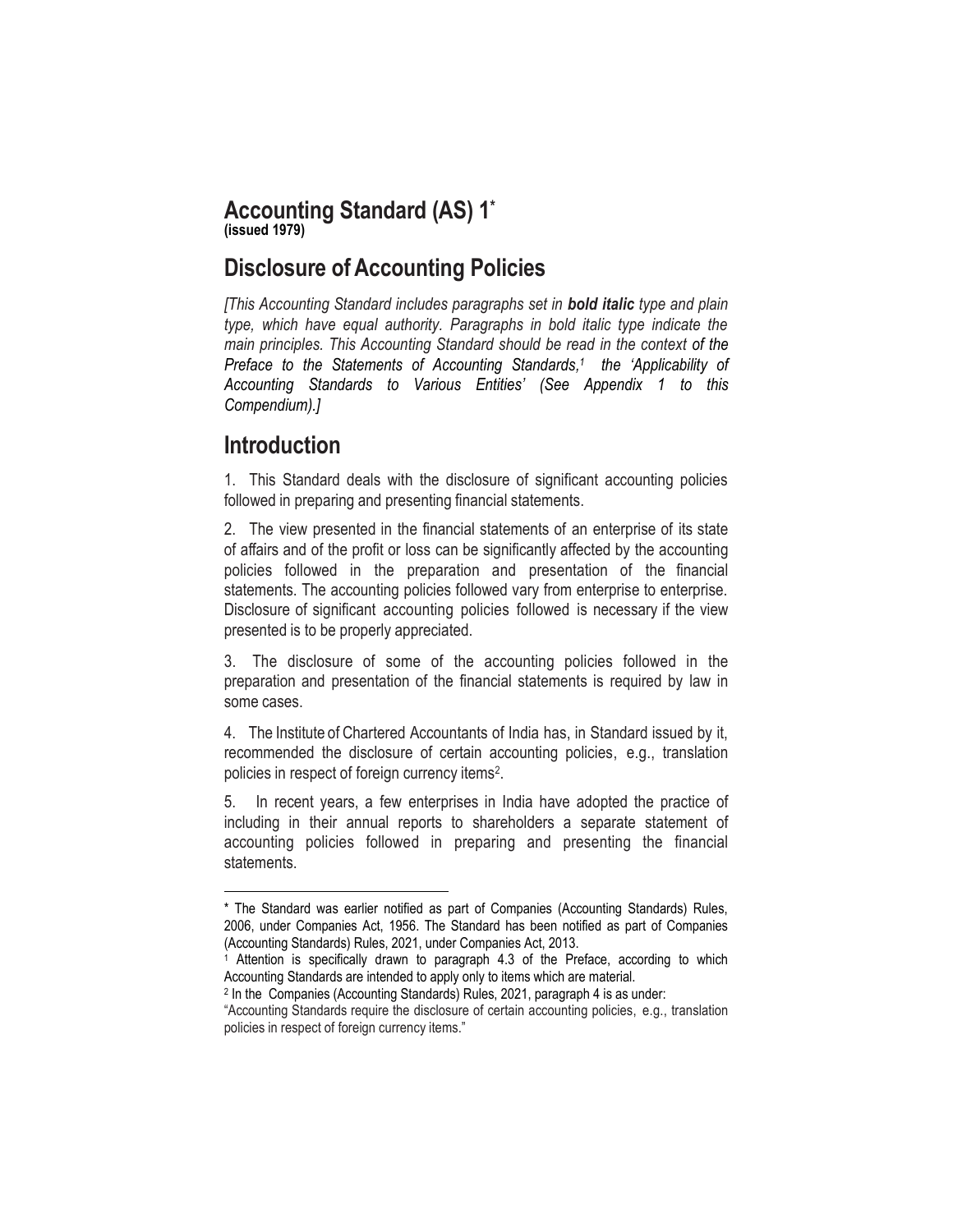### **40** *AS 1 (issued 1979)*

6. In general, however, accounting policies are not at present regularly and fully disclosed in all financial statements. Many enterprises include in the Notes on the Accounts, descriptions of some of the significant accounting policies. But the nature and degree of disclosure vary considerably between the corporate and the non-corporate sectors and between units in the same sector.

7. Even among the few enterprises that presently include in their annual reports a separate statement of accounting policies, considerable variation exists. The statement of accounting policies forms part of accounts in some cases while in others it is given as supplementary information.

8. The purpose of this Standard is to promote better understanding of financial statements by establishing through an accounting standard the disclosure of significant accounting policies and the manner in which accounting policies are disclosed in the financial statements. Such disclosure would also facilitate a more meaningful comparison between financial statements of different enterprises.

# **Explanation**

## **Fundamental Accounting Assumptions**

9. Certain fundamental accounting assumptions underlie the preparation and presentation of financial statements. They are usually not specifically stated because their acceptance and use are assumed. Disclosure is necessary if they are not followed.

10. The following have been generally accepted as fundamental accounting assumptions:—

*a. Going Concern*

The enterprise is normally viewed as a going concern, that is, as continuing in operation for the foreseeable future. It is assumed that the enterprise has neither the intention nor the necessity of liquidation or of curtailing materially the scale of the operations.

### *b. Consistency*

It is assumed that accounting policies are consistent from one period to another.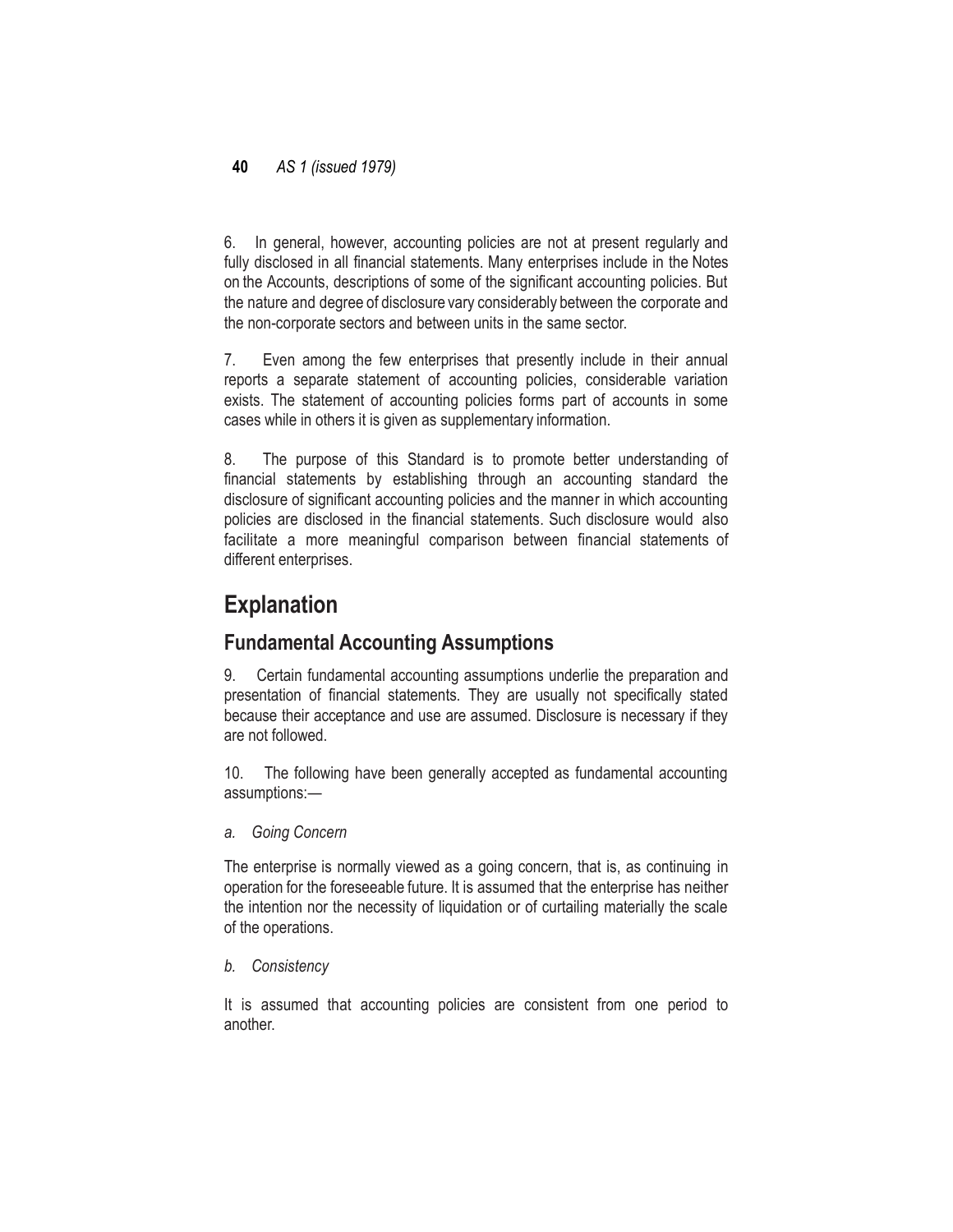#### *c. Accrual*

 $\overline{\phantom{a}}$ 

Revenues and costs are accrued, that is, recognised as they are earned or incurred (and not as money is received or paid) and recorded in the financial statements of the periods to which they relate. (The considerations affecting the process of matching costs with revenues under the accrual assumption are not dealt with in this Standard.)

### **Nature of Accounting Policies**

11. The accounting policies refer to the specific accounting principles and the methods of applying those principles adopted by the enterprise in the preparation and presentation of financial statements.

12. There is no single list of accounting policies which are applicable to all circumstances. The differing circumstances in which enterprises operate in a situation of diverse and complex economic activity make alternative accounting principles and methods of applying those principles acceptable. The choice of the appropriate accounting principles and the methods of applying those principles in the specific circumstances of each enterprise calls for considerable judgement by the management of the enterprise.

13. The Accounting Standards of the Institute of Chartered Accountants of India combined with the efforts of government and other regulatory agencies and progressive managements have reduced in recent years the number of acceptable alternatives. While continuing efforts in this regard in future are likely to reduce the number still further, the availability of alternative accounting principles and methods of applying those principles is not likely to be eliminated altogether in view of the differing circumstances faced by the enterprises<sup>3</sup>.

<sup>&</sup>lt;sup>3</sup>In the Companies (Accounting Standards) Rules, 2021, paragraph 13 is as under: "The Accounting Standards combined with the efforts of government and other regulatory agencies and progressive managements have reduced in recent years the number of acceptable alternatives particularly in case of corporate enterprises. While continuing efforts in this regard in future are likely to reduce the number still further, the availability of alternative accounting principles and methods of applying those principles is not likely to be eliminated altogether in view of the differing circumstances faced by the enterprises".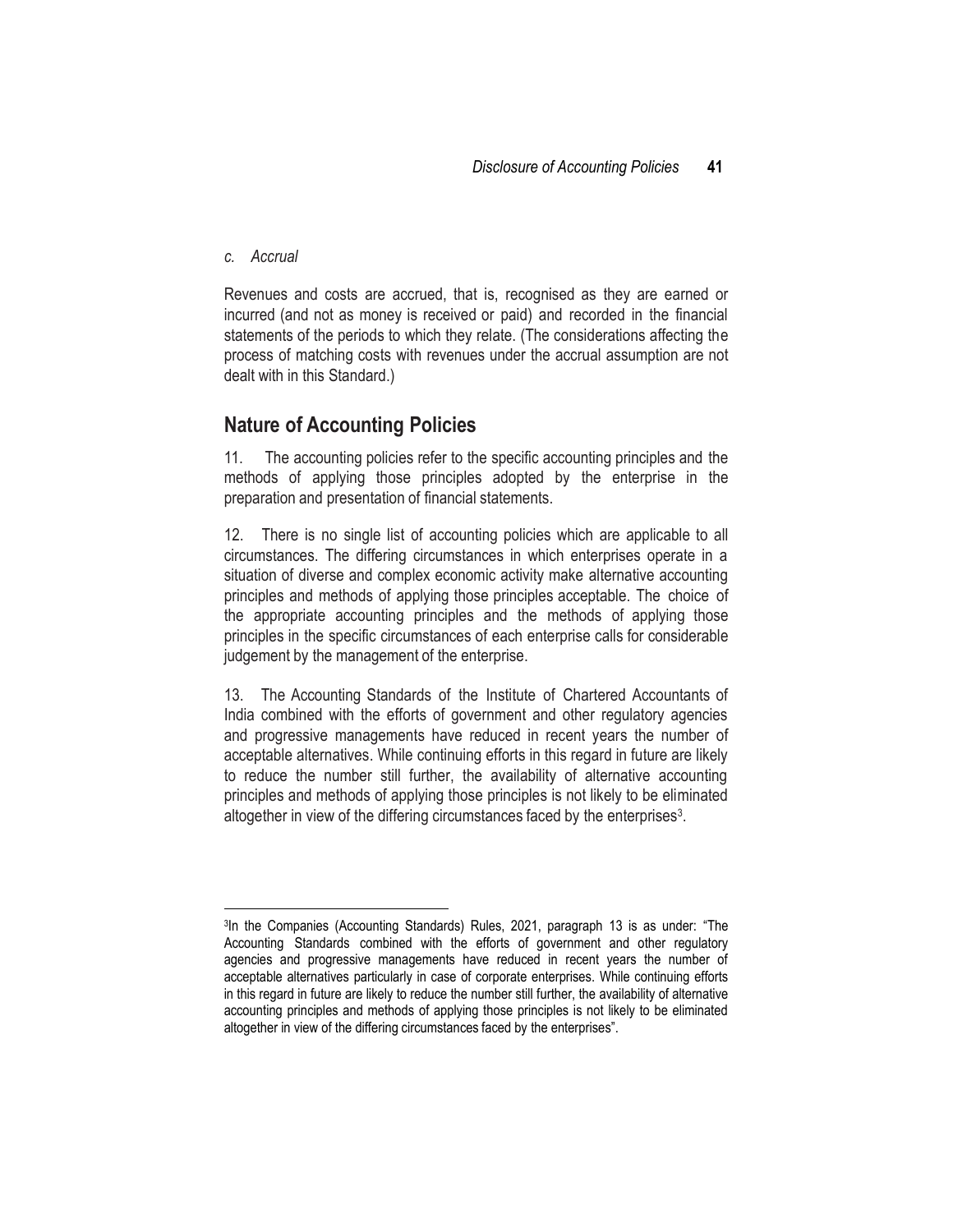# **Areas in Which Differing Accounting Policies are Encountered**

14. The following are examples of the areas in which different accounting policies may be adopted by different enterprises:

- (a) Methods of depreciation, depletion and amortisation
- (b) Treatment of expenditure during construction
- (c) Conversion or translation of foreign currency items
- (d) Valuation of inventories
- (e) Treatment of goodwill
- (f) Valuation of investments
- (g) Treatment of retirement benefits
- (h) Recognition of profit on long-term contracts
- (i) Valuation of fixed assets
- (j) Treatment of contingent liabilities.
- 15. The above list of examples is not intended to be exhaustive.

## **Considerations in the Selection of Accounting Policies**

16. The primary consideration in the selection of accounting policies by an enterprise is that the financial statements prepared and presented on the basis of such accounting policies should represent a true and fair view of the state of affairs of the enterprise as at the balance sheet date and of the profit or loss for the period ended on that date.

17. For this purpose, the major considerations governing the selection and application of accounting policies are:—

*a. Prudence*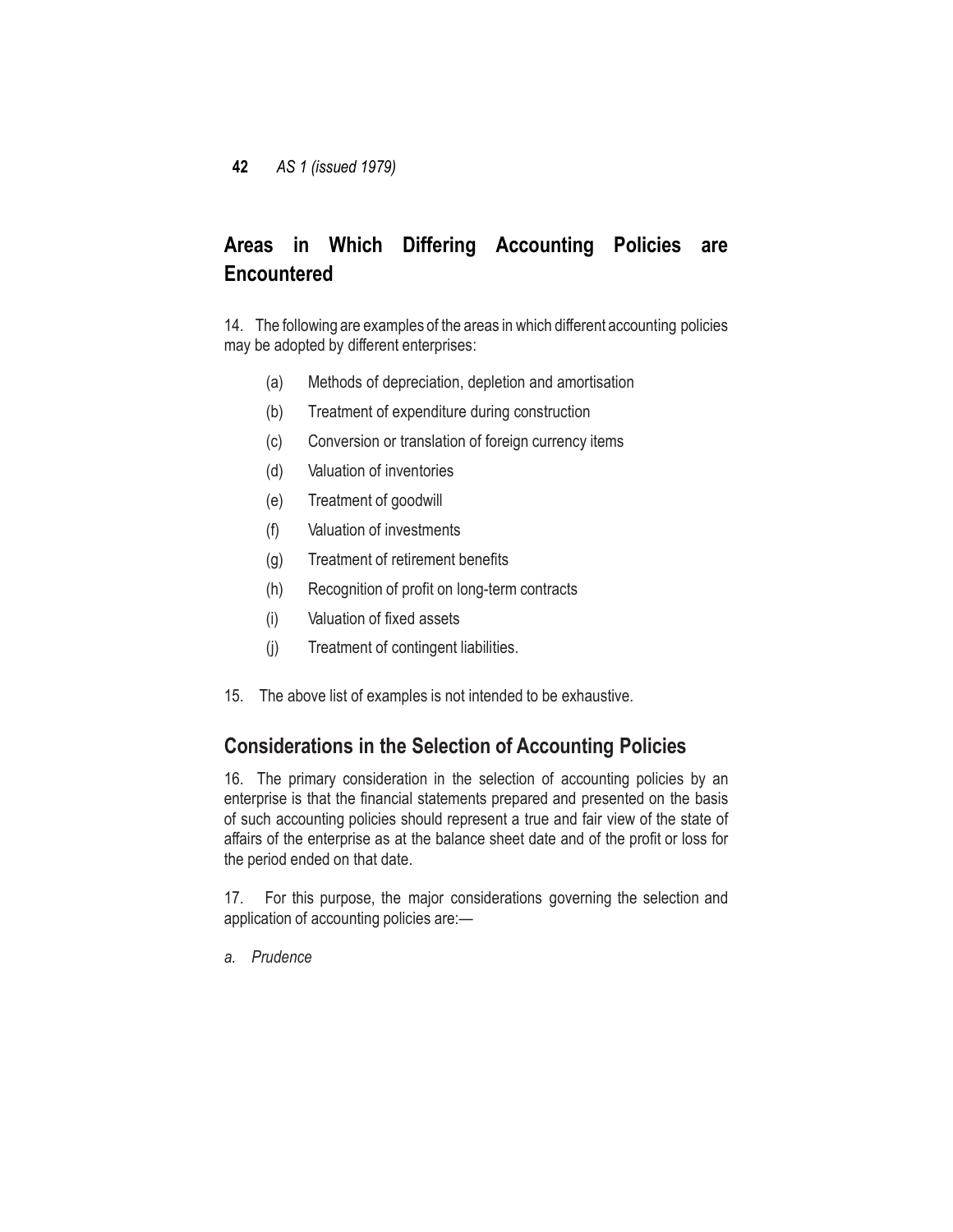In view of the uncertainty attached to future events, profits are not anticipated but recognised only when realised though not necessarily in cash. Provision is made for all known liabilities and losses even though the amount cannot be determined with certainty and represents only a best estimate in the light of available information.

#### *b. Substance over Form*

The accounting treatment and presentation in financial statements of transactions and events should be governed by their substance and not merely by the legal form.

*c. Materiality*

Financial statements should disclose all "material" items, i.e. items the knowledge of which might influence the decisions of the user of the financial statements.

### **Disclosure of Accounting Policies**

18. To ensure proper understanding of financial statements, it is necessary that all significant accounting policies adopted in the preparation and presentation of financial statements should be disclosed.

19. Such disclosure should form part of the financial statements.

20. It would be helpful to the reader of financial statements if they are all disclosed as such in one place instead of being scattered over several statements, schedules and notes.

21. Examples of matters in respect of which disclosure of accounting policies adopted will be required are contained in paragraph 14. This list of examples is not, however, intended to be exhaustive.